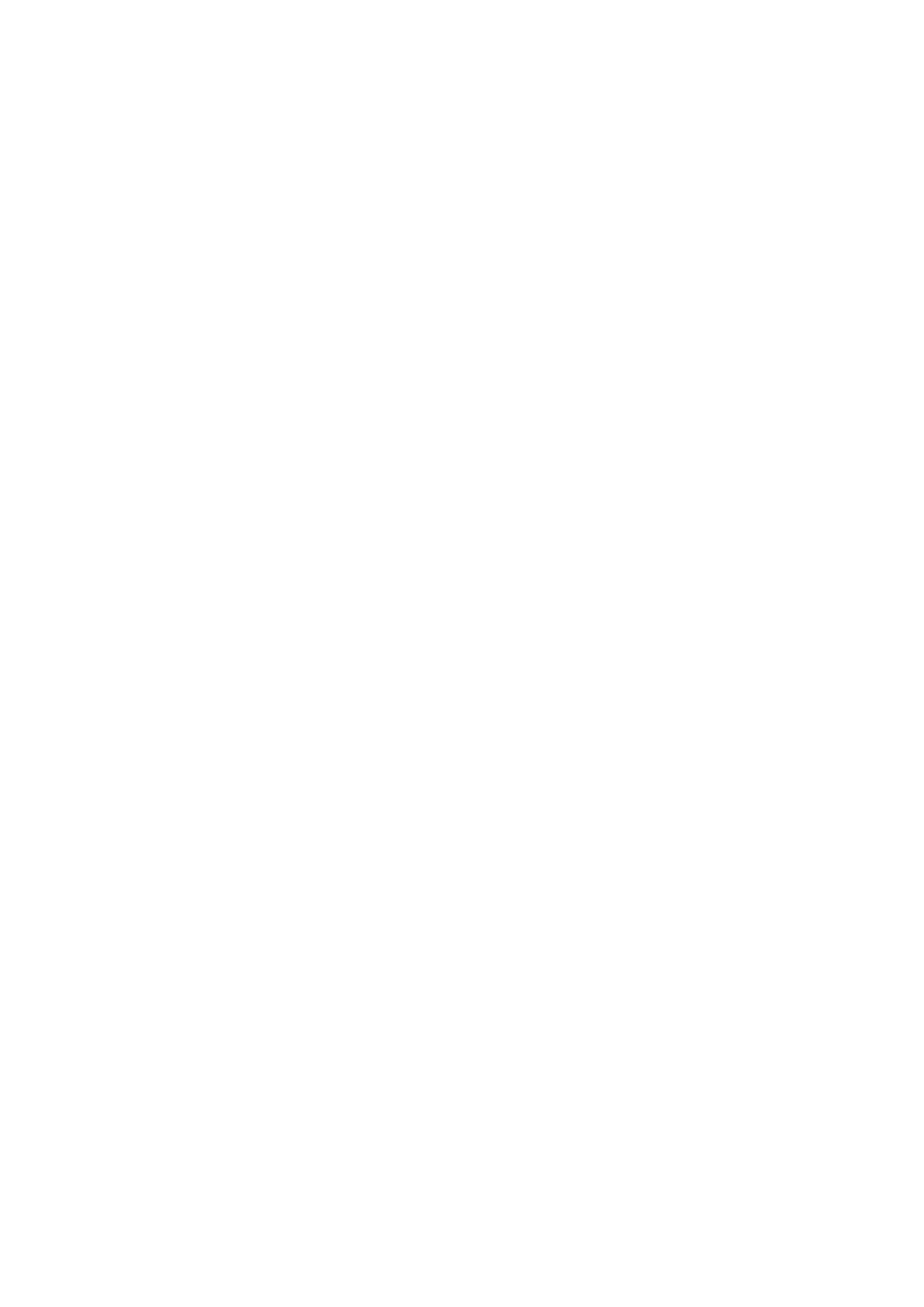# **Introduction**

Living in a flat, you need to pay extra attention to treating your neighbours with consideration and respect. You are also responsible for helping us look after the communal area.

This leaflet is intended to be a basic guide for residents about the expectations, on all sides, of living in a block of flats. We have a separate leaflet specifically covering communal areas, although mention is made in this document.

The use of 'you' applies to all of our occupiers whether you are a tenant, leaseholder or a shared owner.

The use of 'us' or 'we' refers to Sandbourne Housing **Association** 

# **Respecting your neighbours**

You should:

- Keep the sound from music systems, radios and TVs at reasonable levels at all reasonable times.
- Use waste collection areas (bins stores/areas) properly and make sure that you leave the surrounding areas tidy.
- Use communal laundries at reasonable times.

# **For safety reasons**

You should:

• Keep all communal areas free of obstructions and combustible materials. This is for safety and ease of access, particularly for emergency services in the case of fire, etc.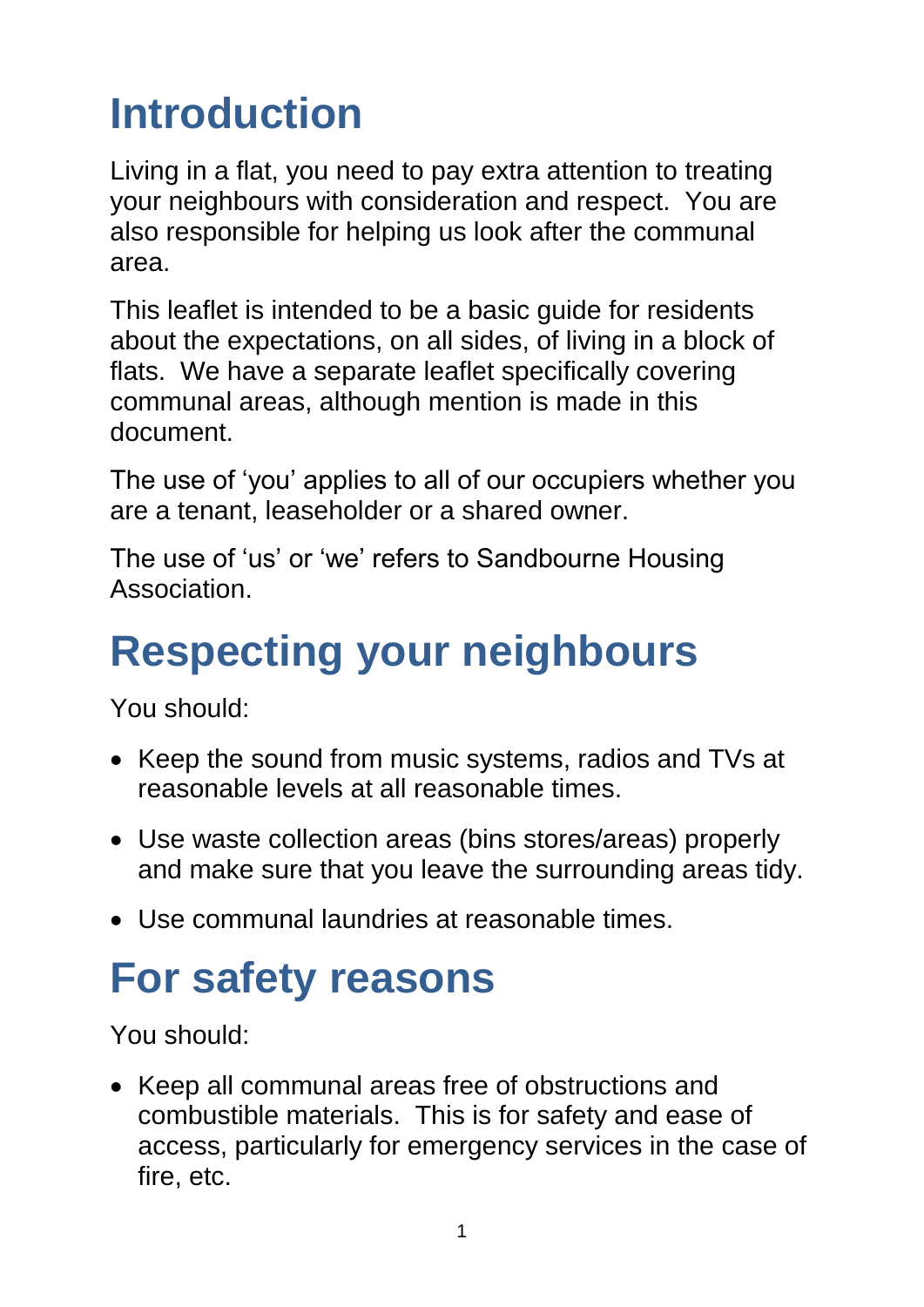- Use door entry systems properly to keep buildings secure, for example:
	- make sure the entrance door locks properly behind you. Never leave it propped open;
	- do not let people who do not live in the block follow you in;
	- report any faults to us immediately;
	- do not give out door entry codes, or keys or fobs, to the communal doors without our permission.

### **Communal areas and facilities**

#### **Cleaning**

We may employ contractors to clean windows, staircases, corridors, landings, lounges, kitchens, laundries, guest rooms and communal areas.

#### **Repairs**

Please report any problems with lighting or repairs needed in the communal areas to us.

#### **Heating**

Some blocks of flats have communal heating systems. We will adjust them as appropriate.

#### **Lifts**

All our lifts are serviced and maintained by a specialist company. You should report any problems to us.

If you become trapped in a lift, please press the emergency call button and answer the operator when they respond to you and they will arrange for help to be sent. However, if you become free before speaking to the operator, please wait and speak to them.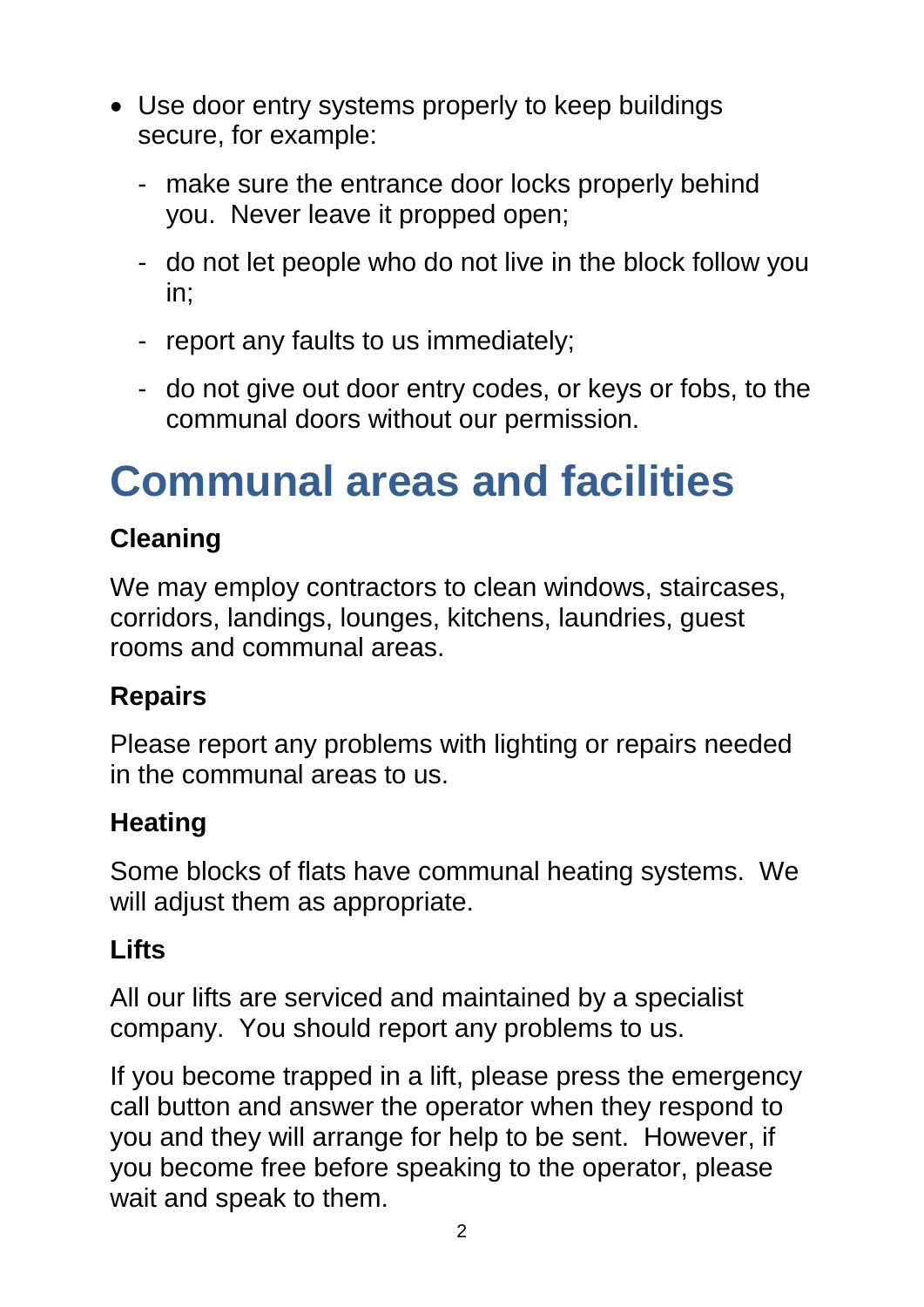If you accidentally activate any emergency call button, please wait for it to be answered by the operator.

If the operator does not hear anyone, they will send out an engineer to check that no-one is trapped and/or hurt, had a fall, etc. This will incur a charge. We may pass that on to you if you have activated it by accident and left before the operator can answer the call.

#### **Communal gardens and paths**

All communal gardens, footpaths and roads owned by us are maintained by our grounds maintenance contractors. The gardens are for everyone living in the building, or on that site, to enjoy.

We do not normally encourage/allow tenants to 'adopt' parts of the communal grounds as their own.

### **Who is responsible for communal areas and gardens?**

We are responsible for looking after any communal areas and communal grounds we own. This includes cutting grass and looking after the paths, fencing, lighting, entry phones and lifts.

You should show respect for other people who use any communal gardens and help to keep them pleasant places to be in and look at.

We will tell you well in advance when we are going to do any major renovation work or programmed painting to the building you live in.

It is important that no-one living in flats stores or leaves any items outside their flat, in corridors or in communal areas, without first getting our permission.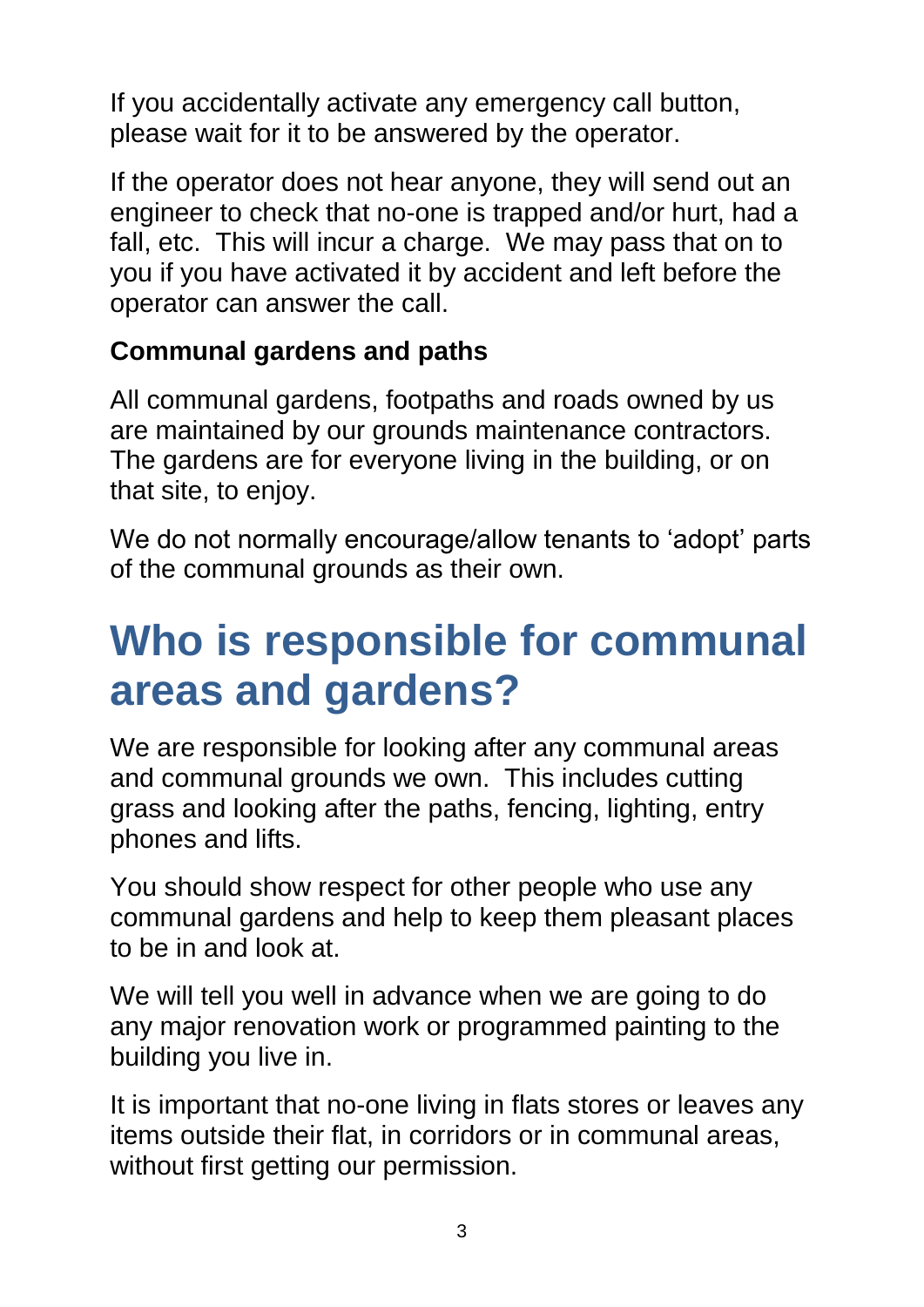If you have any issues regarding the communal gardens, please contact us and not the contractors.

### **Who is responsible for cleaning the communal areas?**

Cleaning landings, stairs, hallways and other internal communal areas is normally carried out either by cleaners or contractors appoint by us.

If you have any issues regarding the cleaning, please contact us and not the contractors.

### **Who is responsible for TV aerials and satellite dishes?**

Some blocks of flats have a terrestrial digital aerial and a communal satellite dish. If you are having difficulties with reception, first check with your neighbours to see whether they are also having problems. The problem may just be with your own television. However, if your neighbour(s) are also affected, contact us. Residents living in houses are normally responsible for maintaining their own TV aerial.

### **What can be done about noise in flats?**

In blocks of flats, noise can be heard more easily between floors and walls. We expect our tenants to show extra consideration and respect for their neighbours.

If there is a problem in your block of flats, if you feel able to, you should try to discuss this with the people concerned but, if the problem does not improve we will try and help if